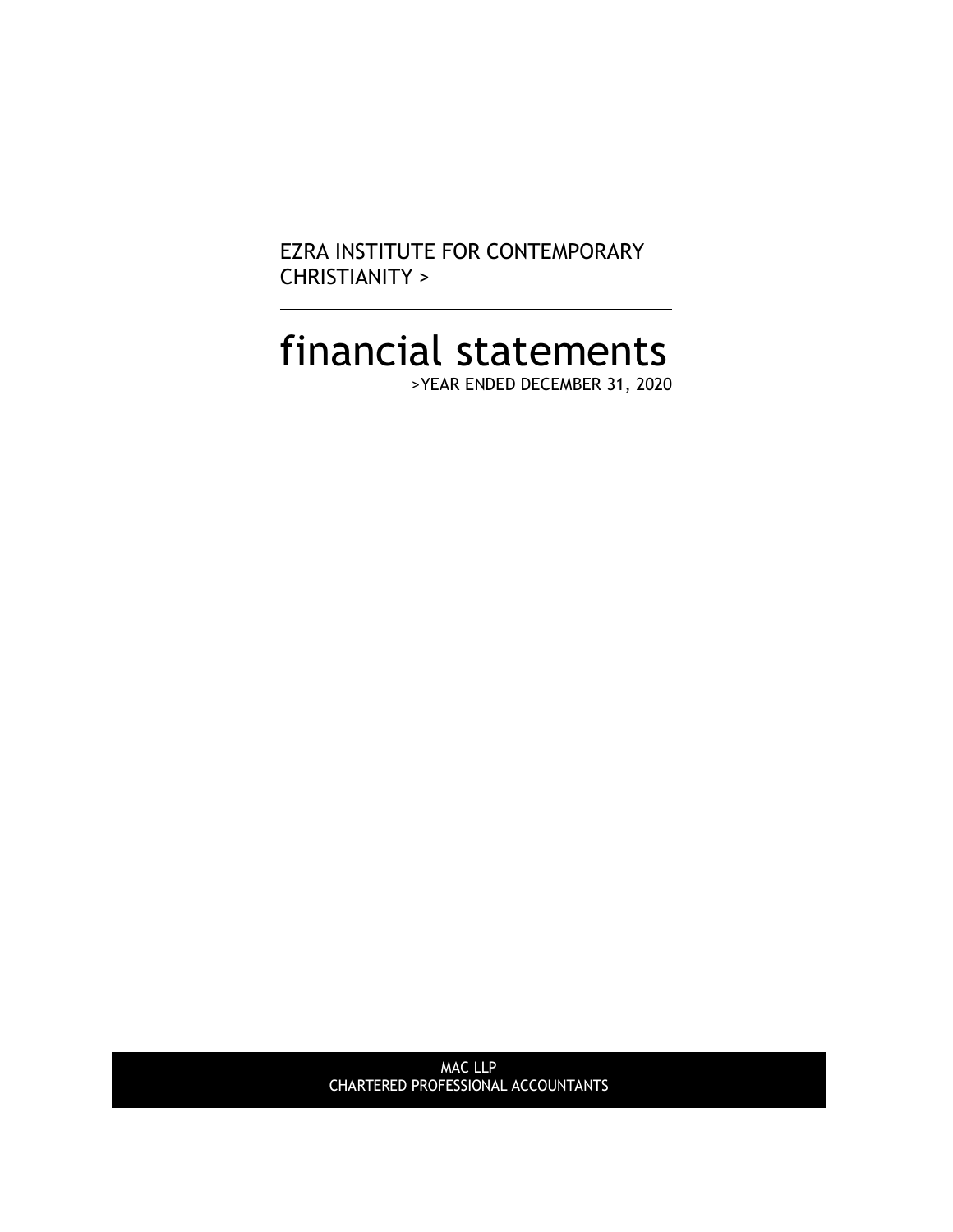## EZRA INSTITUTE FOR CONTEMPORARY CHRISTIANITY> financial statements

>YEAR ENDED DECEMBER 31, 2020

## index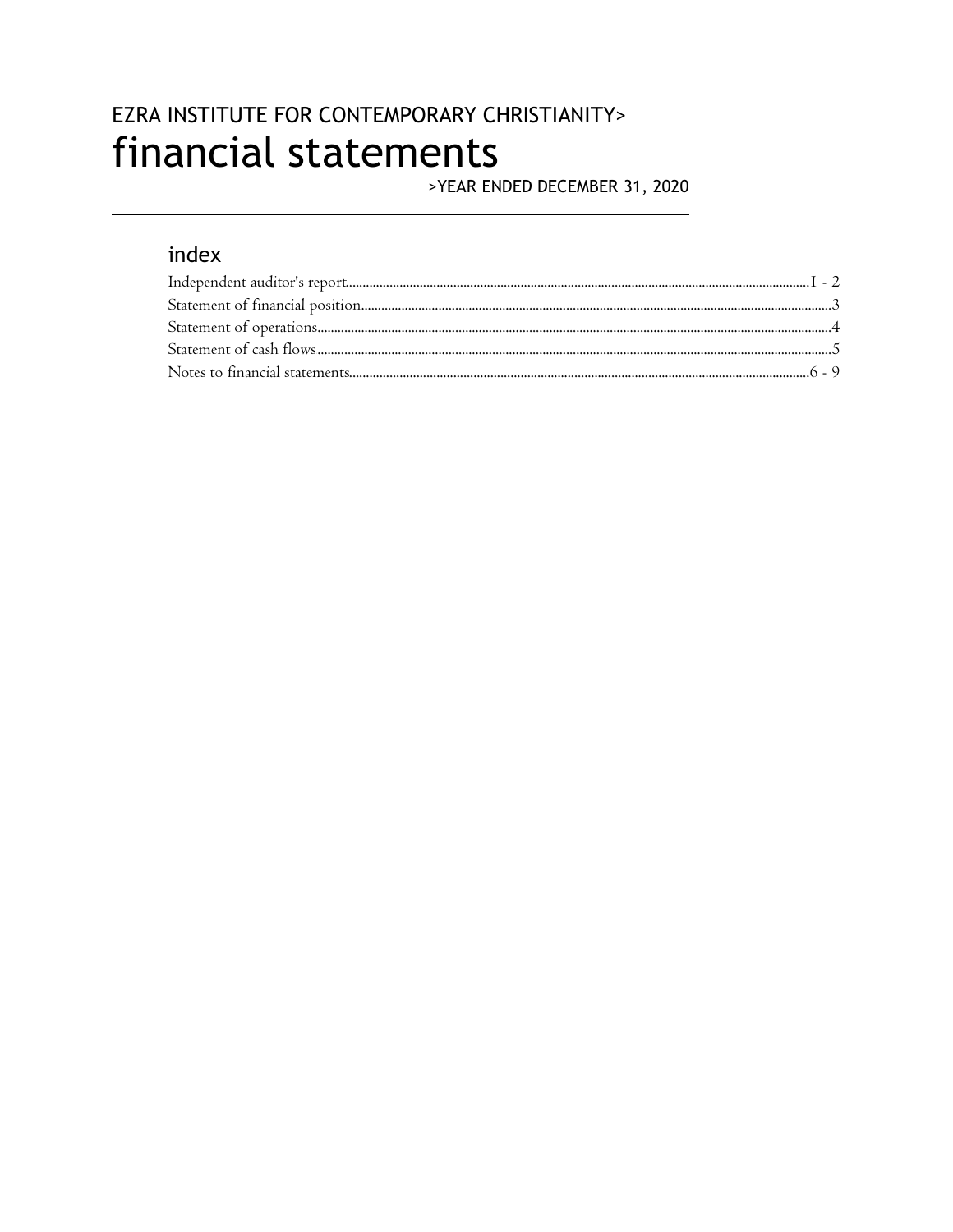

#### INDEPENDENT AUDITOR'S REPORT

To the Members of Ezra Institute for Contemporary Christianity:

#### Qualified Opinion

We have audited the financial statements of Ezra Institute for Contemporary Christianity, the "Charity", which comprise the statement of financial position as at December 31, 2020, and the statements of operations and changes in fund balances and cash flows for the year then ended, and notes to the financial statements, including a summary of significant accounting policies.

In our opinion, except for the effects of the matter described in the Basis for Qualified Opinion section of our report, the accompanying financial statements present fairly, in all material respects, the financial position of the Charity as at December 31, 2020, and the results of its operations and its cash flows for the year then ended in accordance with Canadian accounting standards for not-for-profit organizations.

#### Basis for Qualified Opinion

In common with many not-for-profit organizations, Ezra Institute for Contemporary Christianity derives revenue from donations from interested persons, the completeness of which is not susceptible to satisfactory audit verification. Accordingly, our verification of these revenues was limited to the amounts recorded in the records of Ezra Institute for Contemporary Christianity. Therefore, we were unable to determine whether any adjustments might have been found necessary with respect to donation revenues, excess of revenues over expenses, and cash flows for the years ended December 31, 2020 and December 31, 2019, and current assets and net assets as at December 31, 2020 and December 31, 2019. Our conclusion on the financial statements as at and for the year ended December 31, 2020 was modified accordingly because of the possible effects of this limitation in scope.

We conducted our audit in accordance with Canadian generally accepted auditing standards. Our responsibilities under those standards are further described in the Auditor's Responsibilities for the Audit of the Financial Statements section of our report. We are independent of the Charity in accordance with the ethical requirements that are relevant to our audit of financial statements in Canada, and we have fulfilled our other ethical responsibilities in accordance with these requirements. We believe that the audit evidence we have obtained is sufficient and appropriate to provide a basis for our qualified opinion.

#### Responsibilities of Management and Those Charged with Governance for the Financial Statements

Management is responsible for the preparation and fair presentation of these financial statements in accordance with Canadian accounting standards for not-for-profit organizations and for such internal control as management determines is necessary to enable the preparation of financial statements that are free from material misstatement, whether due to fraud or error.

In preparing the financial statements, management is responsible for assessing the Charity's ability to continue as a going concern, disclosing, as applicable, matters related to going concern and using the going concern basis of accounting unless management either intends to liquidate the Charity or to cease operations, or has no realistic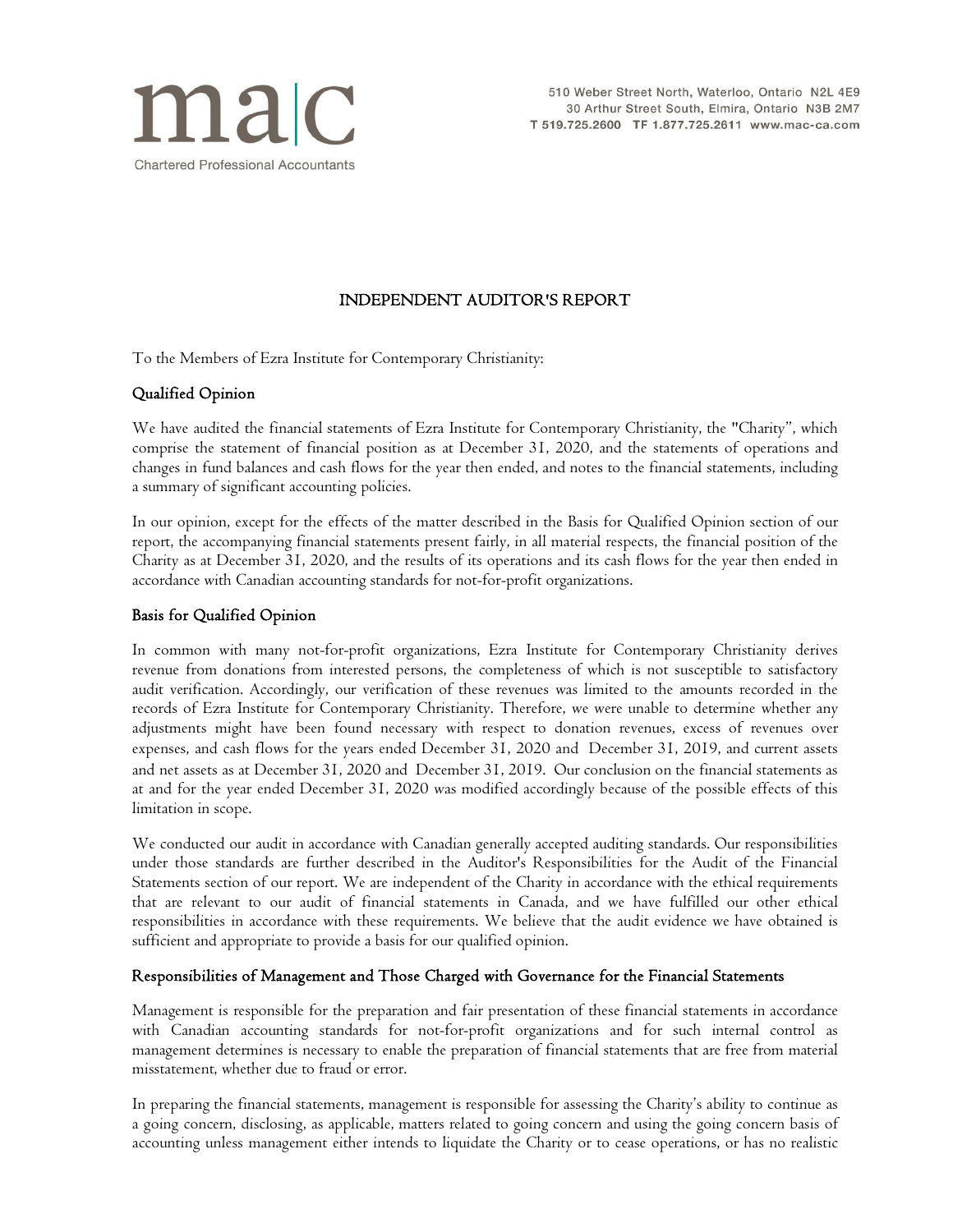alternative but to do so.

Those charged with governance are responsible for overseeing the Charity's financial reporting process.

#### Auditor's Responsibilities for the Audit of the Financial Statements

Our objectives are to obtain reasonable assurance about whether the financial statements as a whole are free from material misstatement, whether due to fraud or error, and to issue an auditor's report that includes our opinion. Reasonable assurance is a high level of assurance, but is not a guarantee that an audit conducted in accordance with Canadian generally accepted auditing standards will always detect a material misstatement when it exists. Misstatements can arise from fraud or error and are considered material if, individually or in the aggregate, they could reasonably be expected to influence the economic decisions of users taken on the basis of these financial statements.

As part of an audit in accordance with Canadian generally accepted auditing standards, we exercise professional judgment and maintain professional skepticism throughout the audit. We also:

- Identify and assess the risks of material misstatement of the financial statements, whether due to fraud or error, design and perform audit procedures responsive to those risks, and obtain audit evidence that is sufficient and appropriate to provide a basis for our opinion. The risk of not detecting a material misstatement resulting from fraud is higher than for one resulting from error, as fraud may involve collusion, forgery, intentional omissions, misrepresentations, or the override of internal control.
- · Obtain an understanding of internal control relevant to the audit in order to design audit procedures that are appropriate in the circumstances, but not for the purpose of expressing an opinion on the effectiveness of the Charity's internal control.
- Evaluate the appropriateness of accounting policies used and the reasonableness of accounting estimates and related disclosures made by management.
- · Conclude on the appropriateness of management's use of the going concern basis of accounting and, based on the audit evidence obtained, whether a material uncertainty exists related to events or conditions that may cast significant doubt on the Charity's ability to continue as a going concern. If we conclude that a material uncertainty exists, we are required to draw attention in our auditor's report to the related disclosures in the financial statements or, if such disclosures are inadequate, to modify our opinion. Our conclusions are based on the audit evidence obtained up to the date of our auditor's report. However, future events or conditions may cause the Charity to cease to continue as a going concern.
- · Evaluate the overall presentation, structure and content of the financial statements, including the disclosures, and whether the financial statements represent the underlying transactions and events in a manner that achieves fair presentation.

We communicate with those charged with governance regarding, among other matters, the planned scope and timing of the audit and significant audit findings, including any significant deficiencies in internal control that we identify during our audit.

MAC LLP.

Waterloo, Ontario LICENSED PUBLIC ACCOUNTANTS May 31, 2021 CHARTERED PROFESSIONAL ACCOUNTANTS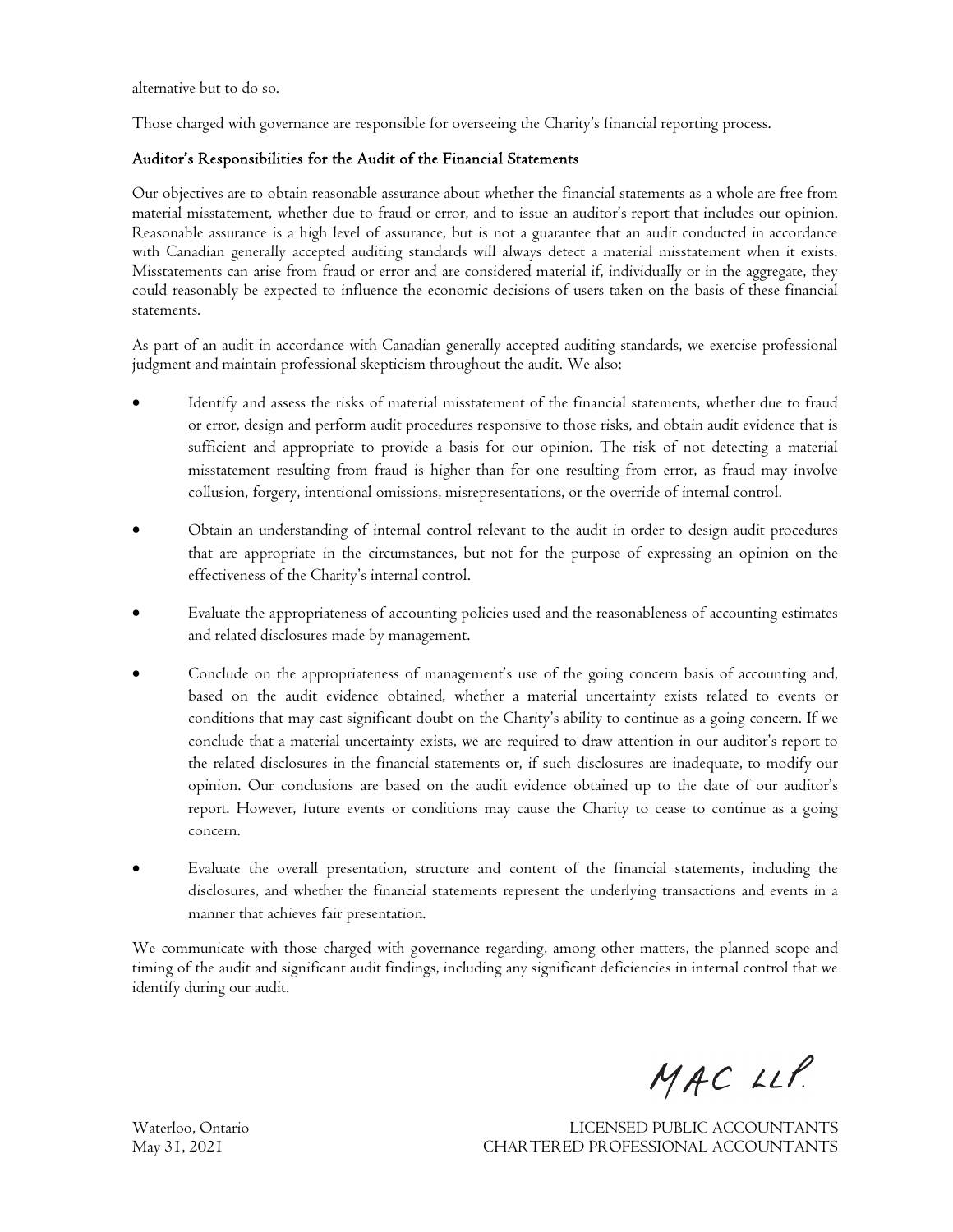# EZRA INSTITUTE FOR CONTEMPORARY CHRISTIANITY> statement of financial position

>YEAR ENDED DECEMBER 31, 2020

| assets                                      | operating<br>fund | investment<br>assets |      | internally<br>restricted<br>long term<br>in capital investment<br>fund | 2020<br>total                                                     | 2019<br>total  |
|---------------------------------------------|-------------------|----------------------|------|------------------------------------------------------------------------|-------------------------------------------------------------------|----------------|
| current                                     |                   |                      |      |                                                                        |                                                                   |                |
| Cash                                        | \$<br>146,136 \$  |                      | - \$ | - \$                                                                   | 146,136 \$                                                        | 229,824        |
| Other investments (Note 3)                  |                   |                      |      | 797,773                                                                | 797,773                                                           | 743,876        |
| Accounts receivable                         | 75,764            |                      |      |                                                                        | 75,764<br>85                                                      | 31,641         |
| Prepaid expenses<br>Inventory (Note 4)      | 85<br>5,639       |                      |      |                                                                        | 5,639                                                             | 6,590<br>7,973 |
|                                             |                   |                      |      |                                                                        |                                                                   |                |
|                                             | 227,624           |                      |      | 797,773                                                                | 1,025,397                                                         | 1,019,904      |
| <b>capital assets</b> (Note 6)              | 2,153             | 4,726,079            |      |                                                                        | 4,728,232                                                         | 4,865,461      |
| trademark                                   | 5,000             |                      |      |                                                                        | 5,000                                                             | 5,000          |
|                                             |                   |                      |      |                                                                        | $$ 234,777$ $$ 4,726,079$ $$ 797,773$ $$ 5,758,629$ $$ 5,890,365$ |                |
| liabilities                                 |                   |                      |      |                                                                        |                                                                   |                |
| current                                     |                   |                      |      |                                                                        |                                                                   |                |
| Accounts payable and accrued liabilities \$ | 16,097 \$         |                      | - \$ | $-$ \$                                                                 | 16,097 \$                                                         | 15,751         |
| Deposits                                    | 3,446             |                      |      |                                                                        | 3,446                                                             | 2,491          |
|                                             | 19,543            |                      |      |                                                                        | 19,543                                                            | 18,242         |
| fund balances                               | 215,234           | 4,726,079            |      | 797,773                                                                | 5,739,086                                                         | 5,872,123      |
|                                             |                   |                      |      |                                                                        | \$234,777 \$4,726,079 \$797,773 \$5,758,629 \$5,890,365           |                |

Approved on behalf of the Board:

Director Director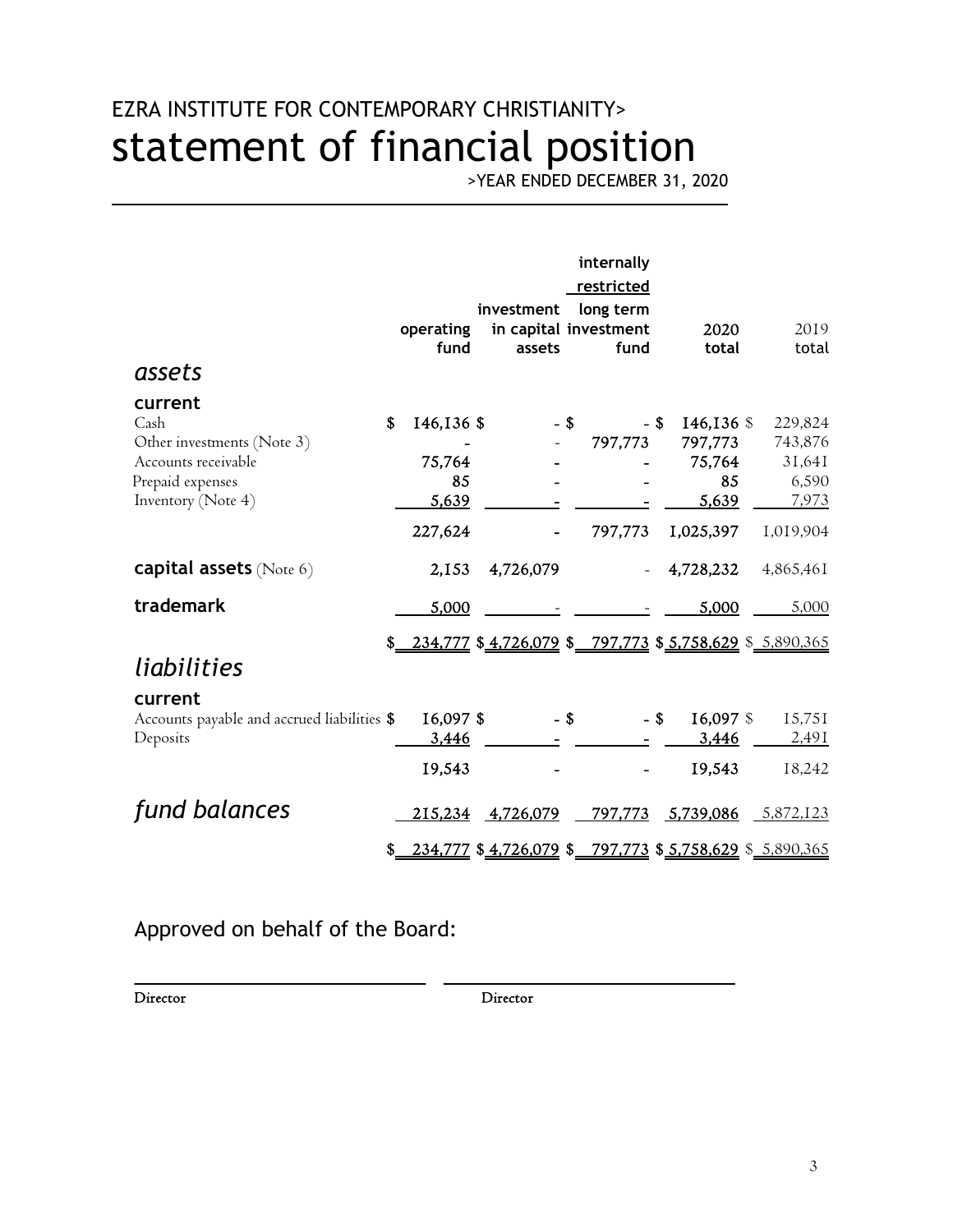# EZRA INSTITUTE FOR CONTEMPORARY CHRISTIANITY> statement of operations and changes in fund balances

>YEAR ENDED DECEMBER 31, 2020

|                                                         | operating<br>fund |      | investment<br>in capital<br>assets |    | internally<br>restricted<br>long term<br>investment<br>fund | 2020<br>total     | 2019<br>total     |
|---------------------------------------------------------|-------------------|------|------------------------------------|----|-------------------------------------------------------------|-------------------|-------------------|
| revenue<br>Donations                                    | \$                | - \$ |                                    |    |                                                             | \$                | \$                |
| Resource sales                                          | 402,476<br>23,995 |      |                                    | S  |                                                             | 402,476<br>23,995 | 657,440<br>22,359 |
| High impact training revenue                            | 35,602            |      |                                    |    |                                                             | 35,602            | 56,850            |
| Conference, partner event, speaking ministry revenue    | 38,920            |      |                                    |    |                                                             | 38,920            | 25,219            |
| Investment income (Note 3)                              |                   |      |                                    |    | 79,461                                                      | 79,46I            | 132,967           |
| expenses                                                | 500,993           |      |                                    |    | 79,461                                                      | 580,454           | 894,835           |
| Centre for reformational culture - high impact training | 328,481           |      |                                    |    |                                                             | 328,481           | 420,190           |
| Conferences, partner events, speaking ministry          | 46,739            |      |                                    |    |                                                             | 46,739            | 48,134            |
| Content - digital and print                             | 107,170           |      |                                    |    |                                                             | 107,170           | 139,356           |
| Administration and fundraising                          | 54,004            |      |                                    |    |                                                             | 54,004            | 54,729            |
| Amortization of property, building and equipment        | 1,539             |      | <u>175,558</u>                     |    |                                                             | 177,097           | 162,321           |
|                                                         | 537,933           |      | 175,558                            |    |                                                             | 713,491           | 824,730           |
| deficiency of revenue over expenses for year            | (36,940)          |      | (175, 558)                         |    | 79,46I                                                      | (133, 037)        | 70,105            |
| balance, beginning of year                              | 264,864           |      | 4,863,383                          |    | 743,876                                                     | 5,872,123         | 5,802,018         |
| Interfund transfers                                     | (12, 690)         |      | 38,254                             |    | (25, 564)                                                   |                   |                   |
| balance, end of year                                    | \$<br>215,234     |      | \$4,726,079                        | -S | 797,773                                                     | \$5,739,086       | \$5,872,123       |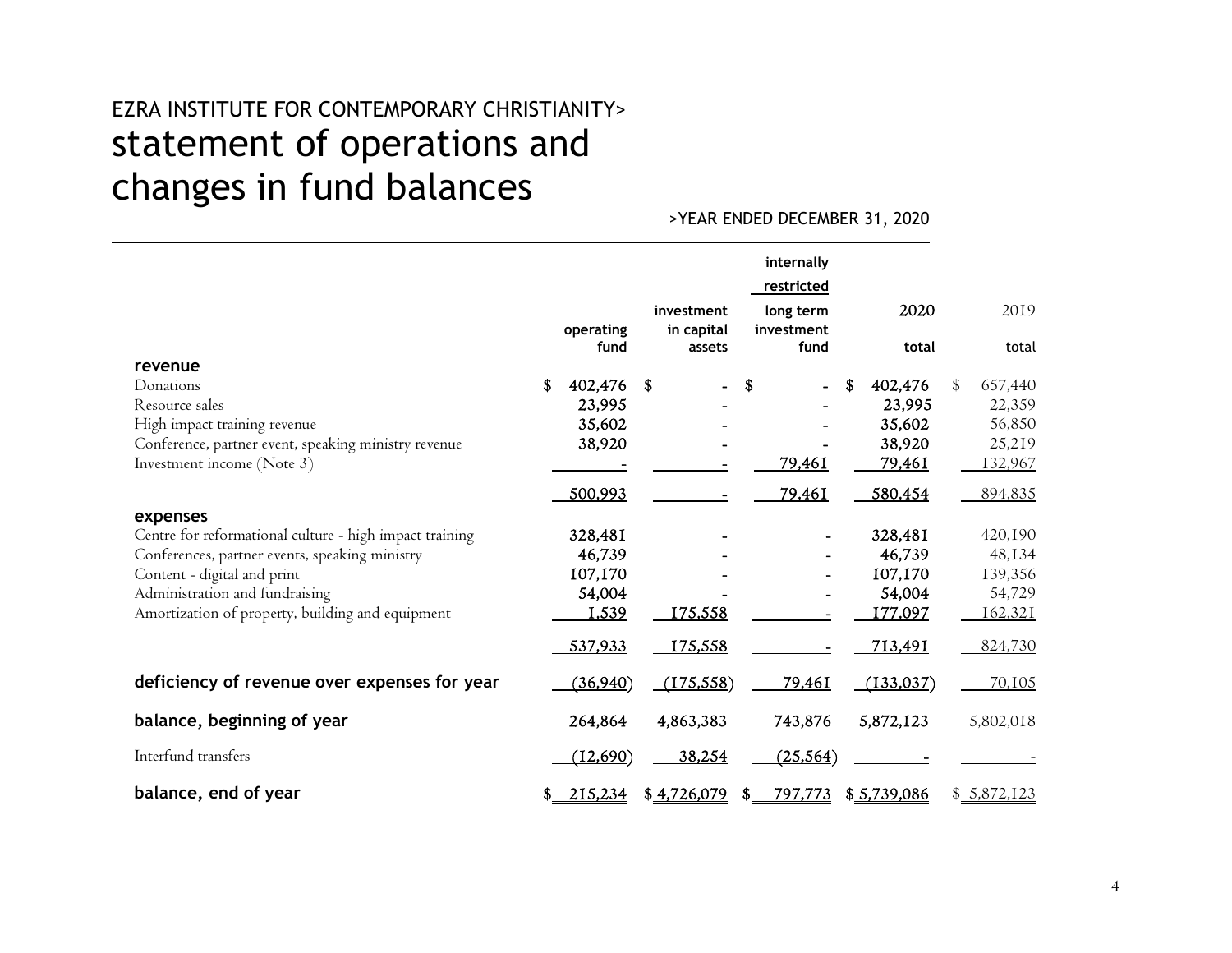# EZRA INSTITUTE FOR CONTEMPORARY CHRISTIANITY> statement of cash flows

>YEAR ENDED DECEMBER 31, 2020

|                                                      | 2020           | 2019                 |
|------------------------------------------------------|----------------|----------------------|
| operating activities                                 | (133, 037)     | \$                   |
| Deficiency of revenue over expenses for year         | \$             | 70,105               |
| Adjustments for:                                     | 177,097        | 162,321              |
| Amortization                                         | (23, 335)      | (113, 417)           |
| Unrealized gain on investments                       | 20,725         | 119,009              |
| Changes in non-cash working capital:                 | (44, 123)      | 197,100              |
| Increase in accounts receivable                      | 2,334          | (840)                |
| Decrease in inventory                                | 6,505          | (6, 590)             |
| Decrease in prepaids                                 | 348            | 6,904                |
| Increase in accounts payable and accrued liabilities | 955            | 2,491                |
| Increase in deposits                                 | (13,256)       | 318,074              |
| investing activities                                 | (39, 870)      | (505, 539)           |
| Purchase of capital assets                           | (30, 562)      | 55,450               |
| Net increase in other investments                    | (70, 432)      | <u>(450,089)</u>     |
| Net change in cash for the year                      | (83, 688)      | (132, 015)           |
| Cash Balance, beginning of year                      | <u>229,824</u> | <u>361,839</u>       |
| cash balance, end of year                            | 146,136<br>\$  | \$<br><u>229,824</u> |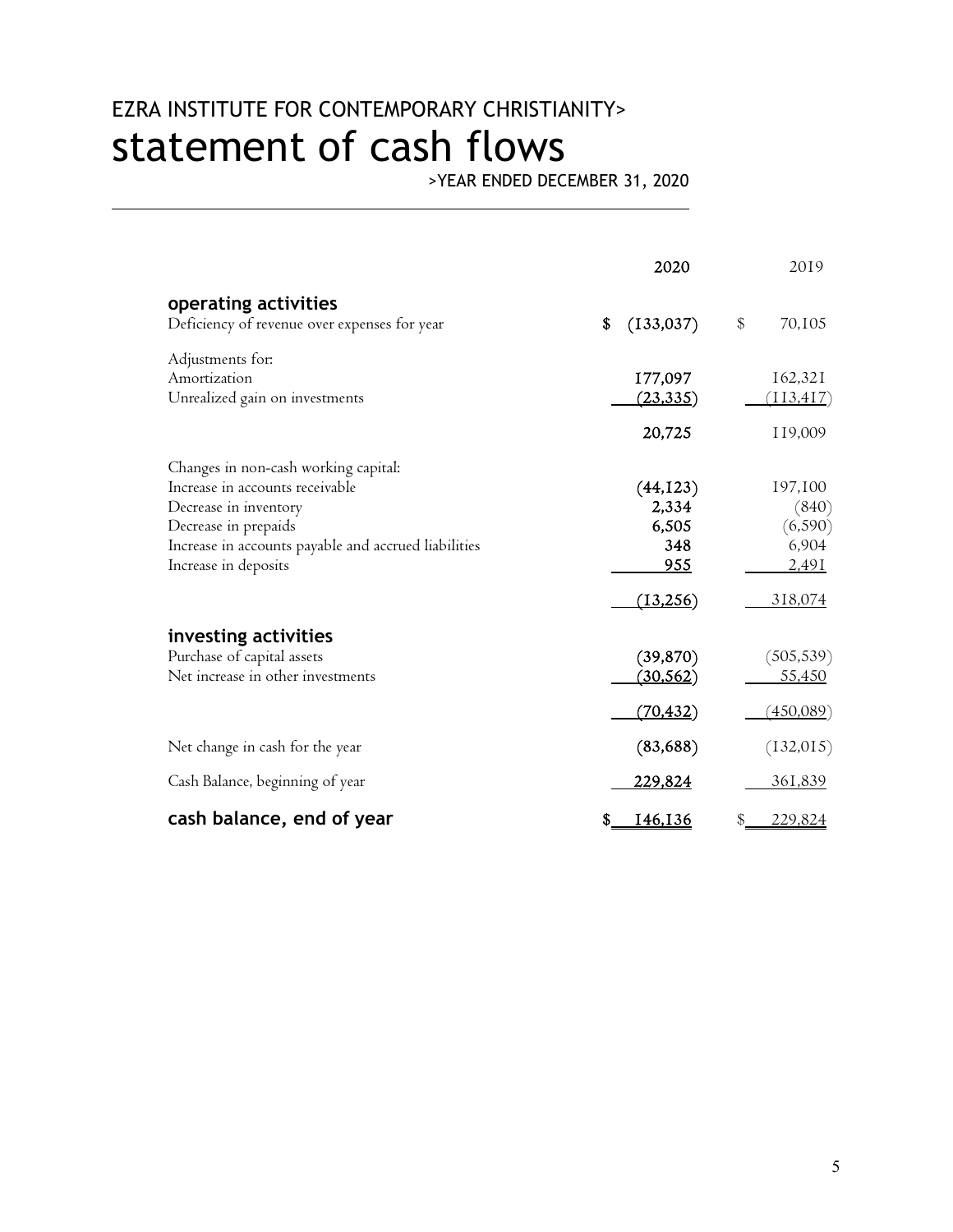## 1. purpose of organization

The mission of Ezra Institute for Contemporary Christianity, the "Charity", is to advance and teach the religious tenets, doctrine and observances associated with the evangelical Christian faith by providing spiritual and educational resources to Canadians. The Charity is incorporated in Canada and is a registered charity for income tax purposes.

## 2. significant accounting policies

Basis of Accounting - These financial statements have been prepared in accordance with Canadian accounting standards for not-for-profit organizations.

Fund Accounting - The Charity maintains accounts in accordance with the principles of fund accounting. Fund balances of the Charity are classified for accounting and reporting purposes into following funds to be used according to the directions of the donor or as determined by the Charity.

The Operating Fund reflects contributions received and expenses incurred towards the operation and administration of the Charity and its various events.

The Long Term Investment Fund reflects contributions and disbursements related to managing the investment portfolio.

The Investment in Capital Assets reflects the Charity's investment in capital assets.

Recognition of Income - The Charity follows the restricted fund method of accounting for contributions. Restricted contributions related to general operations are recognized as revenue of the Operating fund in the year in which the related expenses are incurred. All other restricted contributions are recognized as revenue of the appropriate restricted fund.

Unrestricted contributions are recognized as revenue in the year received.

Resource sales revenue is recognized when the sales transaction is complete. Program fees are recognized when the related event occurs.

Investment income is recognized as earned.

Government subsidies are recognized as revenue in the period in which they can be applied for.

#### Financial Instruments

Measurement - The Charity initially measures its financial assets and liabilities at fair value. The Charity subsequently measures all its financial assets and financial liabilities at amortized cost, except for other investments that are quoted in an active market, which are measured at fair value. Changes in fair value are recognized in net income.

Financial assets measured at amortized cost include cash and accounts receivable.

Financial liabilities measured at amortized cost include accounts payable and accrued liabilities.

The Charity's financial assets measured at fair value include other investments.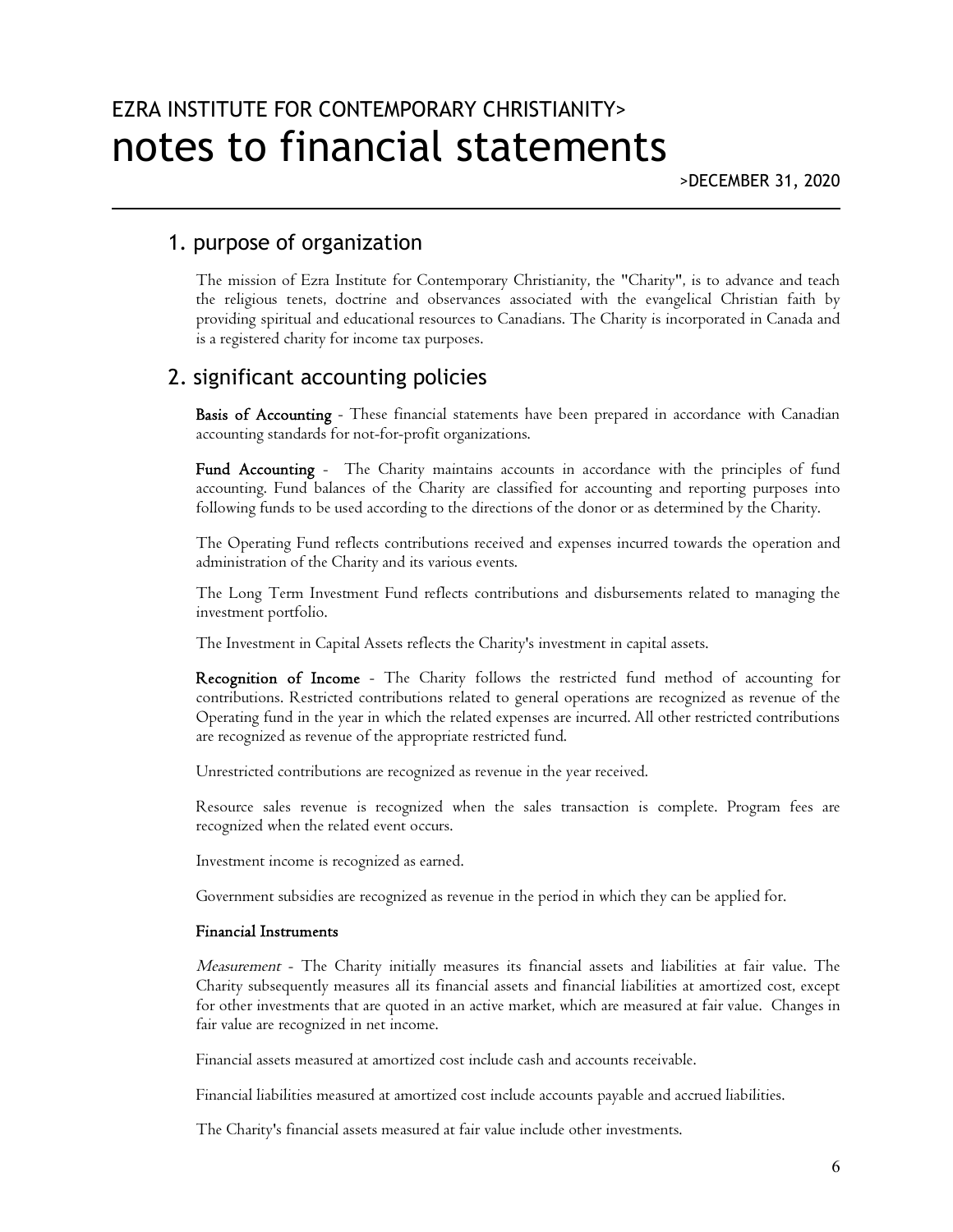## EZRA INSTITUTE FOR CONTEMPORARY CHRISTIANITY> notes to financial statements

Impairment - Financial assets measured at cost are tested for impairment when there are indicators of impairment. The amount of the write-down is recognized as operating cost. The previously recognized impairment loss may be reversed to the extent of the improvement, directly or by adjusting the allowance account, provided it is not greater than the amount that would have been reported at the date of the reversal had the impairment not been recognized previously. The amount of the reversal is recognized as income from operations.

Transaction costs - The Charity recognizes its transaction costs in excess of revenue over expenses in the period incurred. However, financial instruments that will not be subsequently measured at fair value are adjusted by the transaction costs that are directly attributable to their origination, issuance or assumption.

Allocation of expenses - The Charity allocates the wage expenses by program: Training centre operations, Conference, Content, and Administration.

Inventory - Inventory is valued at the lower of cost or net realizable value. The method of determining cost is on the average cost basis.

Capital Assets and Amortization - Purchased capital assets are recorded at cost. Contributed capital assets are recorded at fair value at the date of contribution. Amortization is provided in the accounts using the following methods and annual rates:

| Asset                        | Method           | Rate   |
|------------------------------|------------------|--------|
| Building                     | Straight line    | 4%     |
| Computer equipment           | Reducing balance | 55%    |
| Farm machinery and equipment | Straight line    | $10\%$ |
| Furniture and appliances     | Straight line    | 10%    |
| Vehicle                      | Straight line    | $10\%$ |

Capital assets acquired during the year are amortized at one half the above annual rates.

Contributed Materials and Services - Volunteers contribute their time to assist the Charity in carrying out its service delivery activities. Because of the difficulty of determining their fair value, contributed services are not recognized in the financial statements.

The Charity receives contributed materials, the fair value of which may or may not be reasonably determinable. Contributed materials are recognized as donations when fair value can be determined. During the year, \$Nil (2019 - \$14,500) was recognized as donations in kind.

Disclosure and Use of Estimates - The preparation of financial statements in accordance with Canadian accounting standards for not-for-profit organizations requires management to make estimates and assumptions that affect the reported amount of assets and liabilities and disclosure of contingent assets and liabilities at the date of the financial statements and reported amounts of revenues and expenses during the reporting period. These estimates are reviewed periodically, and as adjustments become necessary, they are reported in earnings in the period in which they become known.

Estimates are used when accounting for certain items such as revenues, allowance for doubtful accounts, useful lives of capital assets and asset impairments.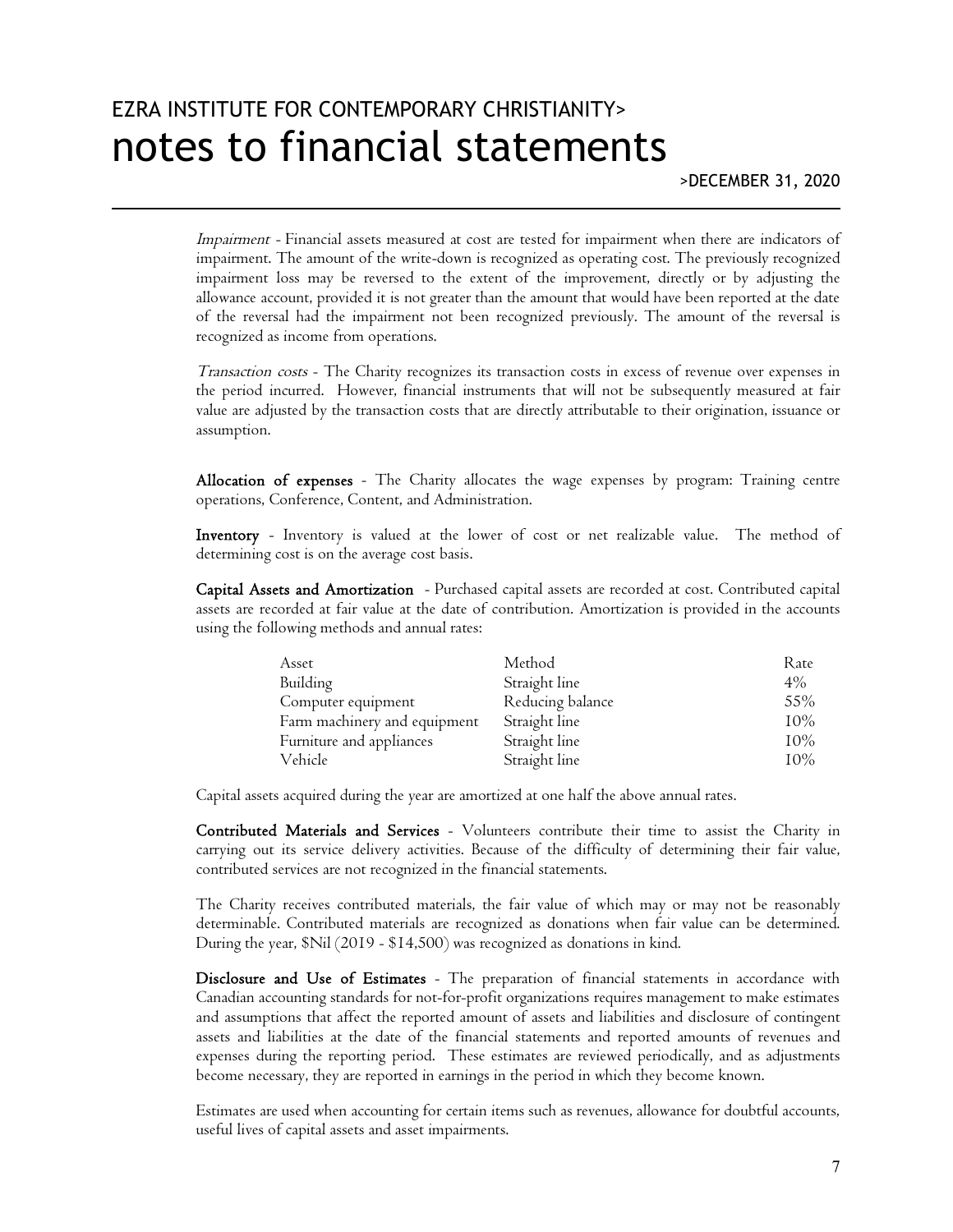# EZRA INSTITUTE FOR CONTEMPORARY CHRISTIANITY> notes to financial statements

## 3. other investments

The major categories of other investments are as follows:

|                                                                                                              |     | 2020                             |               | 2019                                   |
|--------------------------------------------------------------------------------------------------------------|-----|----------------------------------|---------------|----------------------------------------|
| Canadian money market funds<br>Canadian equity funds<br>International equity funds<br><b>GIC</b> Investments | \$  | 244,429<br>144,012<br>409,332    | $\mathcal{S}$ | 35,424<br>178,106<br>505,346<br>25,000 |
|                                                                                                              | S.  | <u>797,773</u>                   | \$            | <u>743,876</u>                         |
| Investment income is comprised of the following:                                                             |     | 2020                             |               | 2019                                   |
| Dividend income<br>Gain on sale of investments<br>Unrealized gain on investments                             | \$  | 9,351<br>46,775<br><u>23,335</u> | \$            | 10,721<br>8,829<br>113,417             |
|                                                                                                              | S   | 79,46I                           | \$            | 132,967                                |
| 4. inventory                                                                                                 |     |                                  |               |                                        |
| Inventory is comprised of the following:                                                                     |     | 2020                             |               | 2019                                   |
| Product for resale                                                                                           | \$. | 5,639                            | \$            | 7,973                                  |
| Inventory expensed during the year was \$15,927 (2019 - \$14,207).                                           |     |                                  |               |                                        |
| E allagation of paragraphs casta                                                                             |     |                                  |               |                                        |

## 5. allocation of personnel costs

|                            | 2020           | 2019           |
|----------------------------|----------------|----------------|
| Training centre operations | 155,484        | \$<br>203,527  |
| Conference                 | 23,573         |                |
| Contents                   | 32,590         | 58,179         |
| Administration             | 9,916          | 11,615         |
| Balance, end of year       | <u>221,563</u> | <u>273,321</u> |